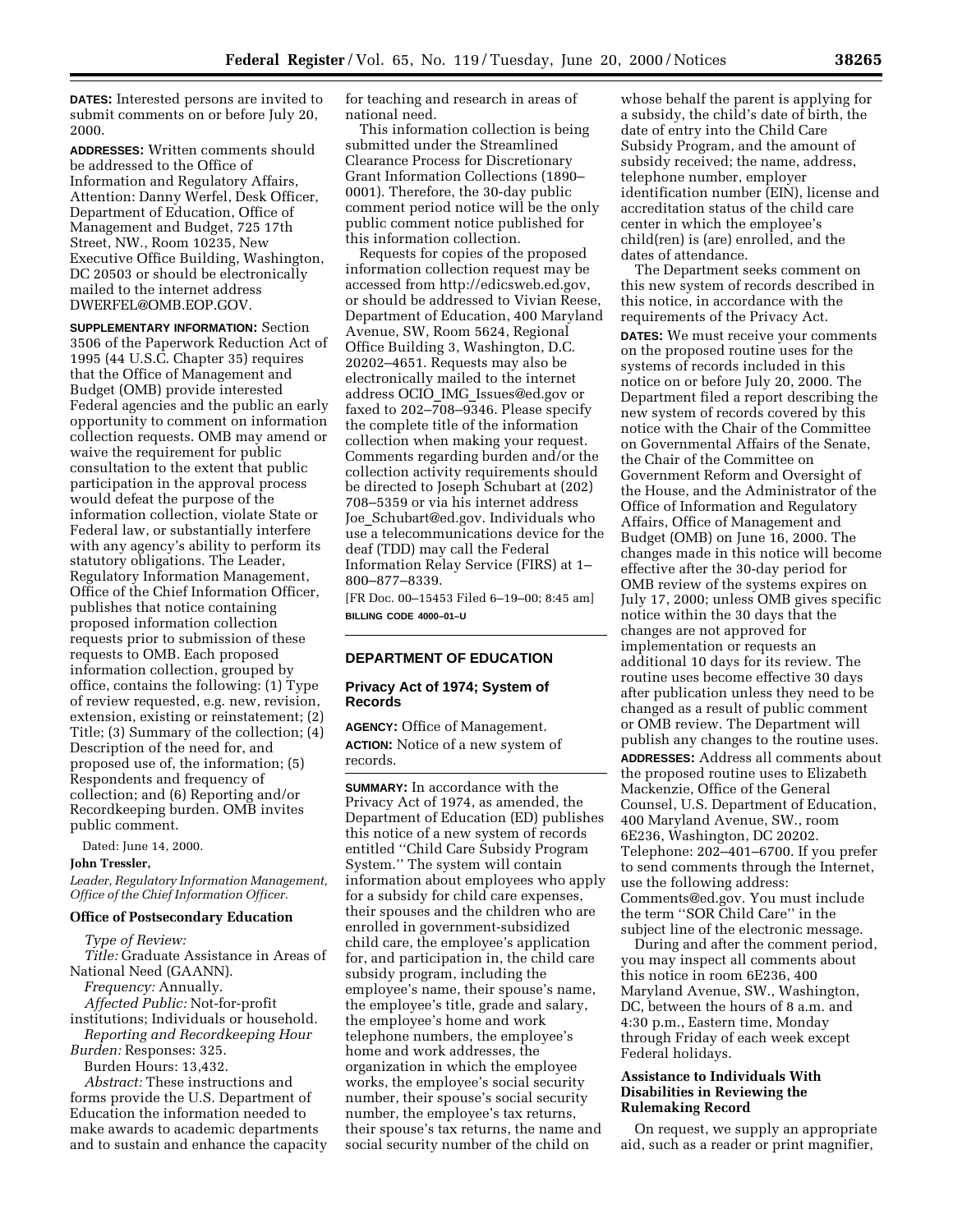to an individual with a disability who needs assistance to review the comments or other documents in the public rulemaking record for this notice. If you want to schedule an appointment for this type of aid, you may call (202) 205–8113 or (202) 260–9895. If you use a TDD, you may call the Federal Information Relay Service at 1–800– 877–8339.

**FOR FURTHER INFORMATION CONTACT:** Ray Van Buskirk, Work/Life Programs Group Director, Office of Management, U.S. Department of Education, 400 Maryland Avenue, SW., room 2W305, Washington, DC 20202. Telephone: (202) 260–8979.

If you use a telecommunications device for the deaf (TDD), you may call the Federal Information Relay Service (FIRS) at 1–800–877–8339.

Individuals with disabilities may obtain this document in an alternative format (*e.g.*, Braille, large print, audiotape, or computer diskette) on request to the contact person listed in the preceding paragraph.

#### **Introduction**

The Privacy Act (5 U.S.C. 552a) (Privacy Act) requires the Department to publish in the **Federal Register** this notice of a new system of records managed by the Department. The Department's regulations implementing the Act are contained in the Code of Federal Regulations (CFR) in 34 CFR part 5b.

The Privacy Act applies to information about individuals that contain individually identifiable information and that may be retrieved by a unique identifier associated with each individual, such as a name or social security number. The information about each individual is called a ''record'' and the system, whether manual or computer-based, is called a ''system of records.'' The Privacy Act requires each agency to publish notices of systems of records in the **Federal Register** and to prepare reports to the Office of Management and Budget (OMB) whenever the agency publishes a new system of records.

### **Electronic Access to This Document**

You may view this document, as well as all other Department of Education documents published in the **Federal Register**, in text or Adobe Portable Document Format (PDF) on the Internet at either of the following sites: http://ocfo.ed.gov.fedreg.htm. http://www.ed.gov/news.html.

To use PDF you must have Adobe Acrobat Reader, which is available free at either of the previous sites. If you

have questions about using PDF, call the U.S. Government Printing Office (GPO) toll free at 1–888–293–6498, or in the Washington, DC area at (202) 512–1530.

**Note:** The official version of this document is the document published in the **Federal Register**. Free Internet access to the official edition of the **Federal Register** and the Code of Federal Regulations is available on GPO Access at: http://www.access.gpo.gov/nara/ index.html.

Dated: June 15, 2000.

# **Willie H. Gilmore,**

read as follows:

*Director, Office of Management.*  The Office of Management of the U.S. Department of Education publishes a notice of a new system of records to

# **SYSTEM IDENTIFICATION NUMBER:**

# 18–05–13. **SYSTEM NAME:**

Child Care Subsidy Program System.

# **SECURITY CLASSIFICATION:**

# **SYSTEM LOCATION:**

None.

U.S. Department of Education, Office of Management, 400 Maryland Avenue, SW., room 2W200, Washington, DC 20202.

#### **CATEGORIES OF INDIVIDUALS COVERED BY THE SYSTEM:**

This system contains records on employees who apply for a subsidy for child care expenses, their spouses and the children who are enrolled in government-subsidized child care.

#### **CATEGORIES OF RECORDS IN THE SYSTEM:**

This system consists of records relating to an employee's application for, and participation in, the child care subsidy program, including the employee's name, their spouse's name, the employee's title, grade and salary, the employee's home and work telephone numbers, the employee's home and work addresses, the organization in which the employee works, the employee's social security number, their spouse's social security number, the employee's tax returns, their spouse's tax returns, the name and social security number of the child on whose behalf the parent is applying for a subsidy, the child's date of birth, the date of entry into the Child Care Subsidy Program, and the amount of subsidy received; the name, address, telephone number, employer identification number (EIN), license and accreditation status of the child care center in which the employee's child(ren) is (are) enrolled, and the dates of attendance.

# **AUTHORITY FOR MAINTENANCE OF THE SYSTEM:**

Pub. L. 106–58 (113 Stat. 477).

### **PURPOSE(S):**

The information contained in this system is used for the purposes of determining program eligibility and benefits, verifying the identity of the individual, verifying the eligibility of the child care center, investigating possible fraud and verifying compliance with regulations.

#### **ROUTINE USES OF RECORDS MAINTAINED IN THE SYSTEM, INCLUDING CATEGORIES OF USERS AND THE PURPOSE OF SUCH USES:**

The Department of Education (the Department) may disclose information contained in a record in the systems of records under the routine uses listed in this system of records without the consent of the individual if the disclosure is compatible with the purposes for which the record was collected. These disclosures may be made on a case-by-case basis.

(1) *Disclosures to Child Care Providers.* The Department may disclose information from this system of records to child care providers in order to verify a child's dates of attendance at the provider's facility.

(2) *Disclosure for Use by Other Law Enforcement Agencies.* The Department may disclose information to any Federal, State, local, or foreign agency or other public authority responsible for enforcing, investigating, or prosecuting violations of administrative, civil, or criminal law or regulation if that information is relevant to any enforcement, regulatory, investigative, or prosecutive responsibility within the receiving entity's jurisdiction.

(3) *Enforcement Disclosure.* In the event that information in this system of records indicates, either on its face or in connection with other information, a violation or potential violation of any applicable statute, regulation, or order of a competent authority, the Department may disclose the relevant records to the appropriate agency, whether foreign, Federal, State, Tribal, or local, charged with the responsibility of investigating or prosecuting that violation or charged with enforcing or implementing the statute, executive order, rule, regulation, or order issued pursuant thereto.

## (4) *Litigation and Alternative Dispute Resolution (ADR) Disclosures.*

(a) *Introduction.* In the event that one of the parties listed below is involved in litigation or ADR, or has an interest in litigation or ADR, the Department may disclose certain records to the parties described in paragraphs (b), (c), and (d) of this routine use under the conditions specified in those paragraphs: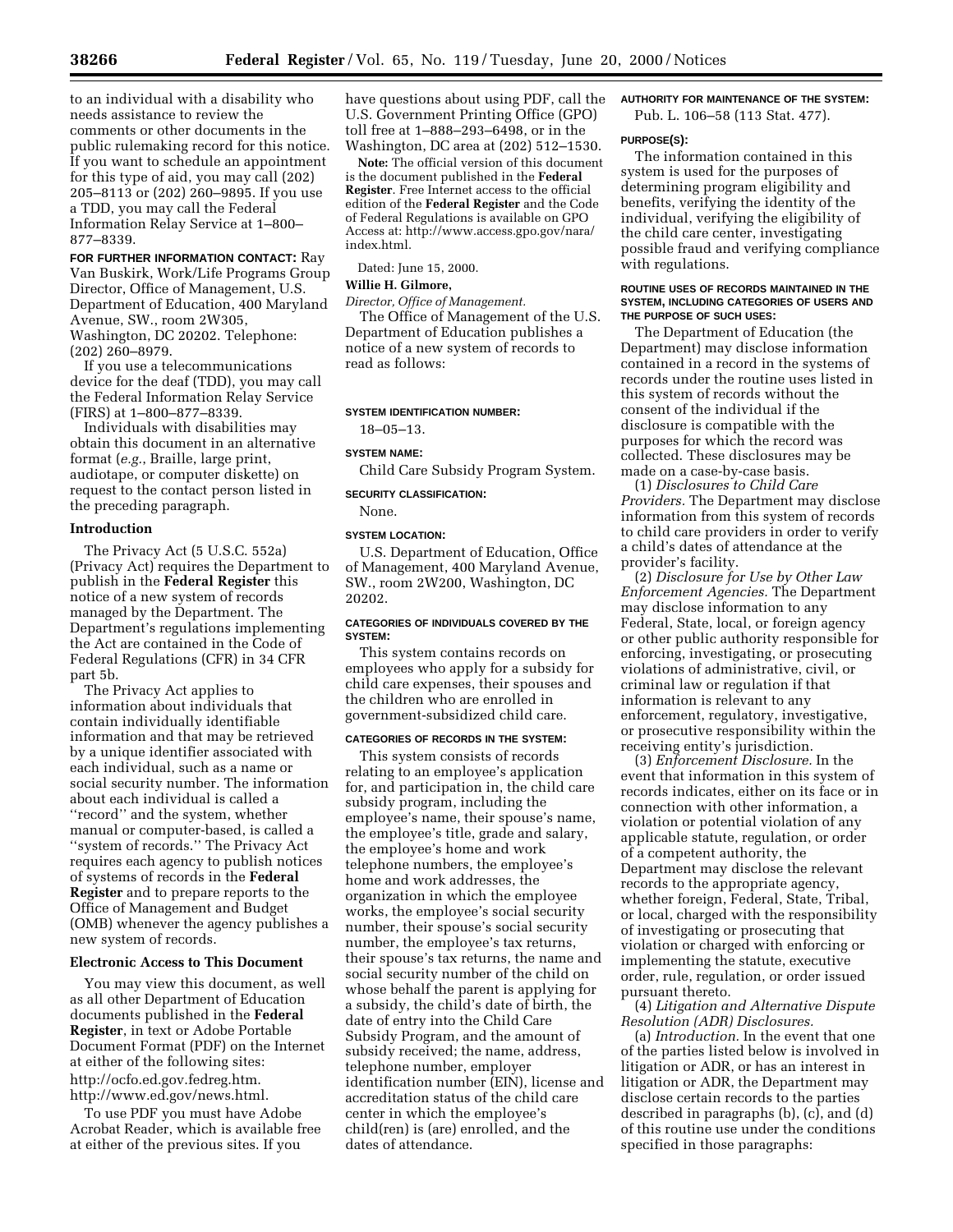(i) The Department of Education, or any component of the Department; or

(ii) Any Department employee in his or her official capacity; or (iii) Any Department employee in his

or her individual capacity if the Department of Justice (DOJ) has agreed to provide or arrange for representation for the employee;

(iv) Any Department employee in his or her individual capacity where the agency has agreed to represent the employee; or

(v) The United States where the Department determines that the litigation is likely to affect the Department or any of its components.

(b) *Disclosure to the DOJ.* If the Department determines that disclosure of certain records to the DOJ is relevant and necessary to litigation or ADR, the Department may disclose those records as a routine use to the DOJ.

(c) *Administrative Disclosures.* If the Department determines that disclosure of certain records to an adjudicative body before which the Department is authorized to appear, an individual or entity designated by the Department or otherwise empowered to resolve or mediate disputes is relevant and necessary to the administrative litigation, the Department may disclose those records as a routine use to the adjudicative body, individual, or entity.

(d) *Parties, counsels, representatives and witnesses.* If the Department determines that disclosure of certain records to a party, counsel, representative or witness in an administrative proceeding is relevant and necessary to the litigation, the Department may disclose those records as a routine use to the party, counsel, representative or witness.

(5) *Employment, Benefit, and Contracting Disclosure.* 

(a) *For Decisions by the Department.*  The Department may disclose a record to a Federal, State, or local agency maintaining civil, criminal, or other relevant enforcement or other pertinent records, or to another public authority or professional organization, if necessary to obtain information relevant to a Department decision concerning the hiring or retention of an employee or other personnel action, the issuance of a security clearance, the letting of a contract, or the issuance of a license, grant, or other benefit.

(b) *For Decisions by Other Public Agencies and Professional Organizations.* The Department may disclose a record to a Federal, State, local, or foreign agency or other public authority or professional organization, in connection with the hiring or retention of an employee or other

personnel action, the issuance of a security clearance, the reporting of an investigation of an employee, the letting of a contract, or the issuance of a license, grant, or other benefit, to the extent that the record is relevant and necessary to the receiving entity's decision on the matter.

(6) *Employee Grievance, Complaint or Conduct Disclosure.* The Department may disclose a record in this system of records to another agency of the Federal Government if the record is relevant to one of the following proceedings regarding a present or former employee of the Department: Complaint, grievance, discipline or competence determination proceedings. The disclosure may only be made during the course of the proceeding.

(7) *Labor Organization Disclosure.* A component of the Department may disclose records to a labor organization if a contract between the component and a labor organization recognized under Title V of the United States Code, Chapter 71, provides that the Department will disclose personal records relevant to the organization's mission. The disclosures will be made only as authorized by law.

(8) *Freedom of Information Act (FOIA) Advice Disclosure.* The Department may disclose records to the Department of Justice and the Office of Management and Budget if the Department concludes that disclosure is desirable or necessary in determining whether particular records are required to be disclosed under the FOIA.

(9) *Disclosure to the Department of Justice (DOJ).* The Department may disclose records to the DOJ to the extent necessary for obtaining DOJ advice on any matter relevant to an audit, inspection, or other inquiry related to the programs covered by this system.

(10) *Contract Disclosure.* If the Department contracts with an entity for the purposes of performing any function that requires disclosure of records in this system to employees of the contractor, the Department may disclose the records to those employees. Before entering into such a contract, the Department shall require the contractor to maintain Privacy Act safeguards as required under 5 U.S.C. 552a(m) with respect to the records in the system.

(11) *Research Disclosure.* The Department may disclose records to a researcher if an appropriate official of the Department determines that the individual or organization to which the disclosure would be made is qualified to carry out specific research related to functions or purposes of this system of records. The official may disclose records from this system of records to

that researcher solely for the purpose of carrying out that research related to the functions or purposes of this system of records. The researcher shall be required to maintain Privacy Act safeguards with respect to the disclosed records.

(12) *Congressional Member Disclosure.* The Department may disclose records to a member of Congress from the record of an individual in response to an inquiry from the member made at the written request of that individual. The Member's right to the information is no greater than the right of the individual who requested it.

(13) *Disclosure to the Office of Management and Budget (OMB) for Credit Reform Act (CRA) Support.* The Department may disclose records to OMB as necessary to fulfill CRA requirements.

#### **DISCLOSURE TO CONSUMER REPORTING AGENCIES:**

Not applicable.

# **POLICIES AND PRACTICES FOR STORING, RETRIEVING, ACCESSING, RETAINING, AND DISPOSING OF RECORDS IN THE SYSTEM:**

## **STORAGE**

The records are maintained in hard copy and on a computer database.

#### **RETRIEVABILITY:**

The files in this system are retrievable by social security number or name.

#### **SAFEGUARDS:**

All physical access to the Department site, and the sites of Department contractors where this system of records is maintained, is controlled and monitored by security personnel who check each individual entering the building for his or her employee or visitor badge. The computer system employed by the Department offers a high degree of resistance to tampering and circumvention. This security system limits data access to Department and contract staff on a need to know basis, and controls individual users' ability to access and alter records within the system. All users of this system of records are given a unique user ID with personal identifiers. All interactions by individual users with the system are recorded.

#### **RETENTION AND DISPOSAL:**

Records of individual are destroyed after five years.

#### **SYSTEM MANAGER(S) AND ADDRESS:**

Lead Program Specialist, Family-Friendly Programs, Work/Life Programs Group, Office of Management, 400 Maryland Avenue SW., room 2W200 Washington, DC 20202.